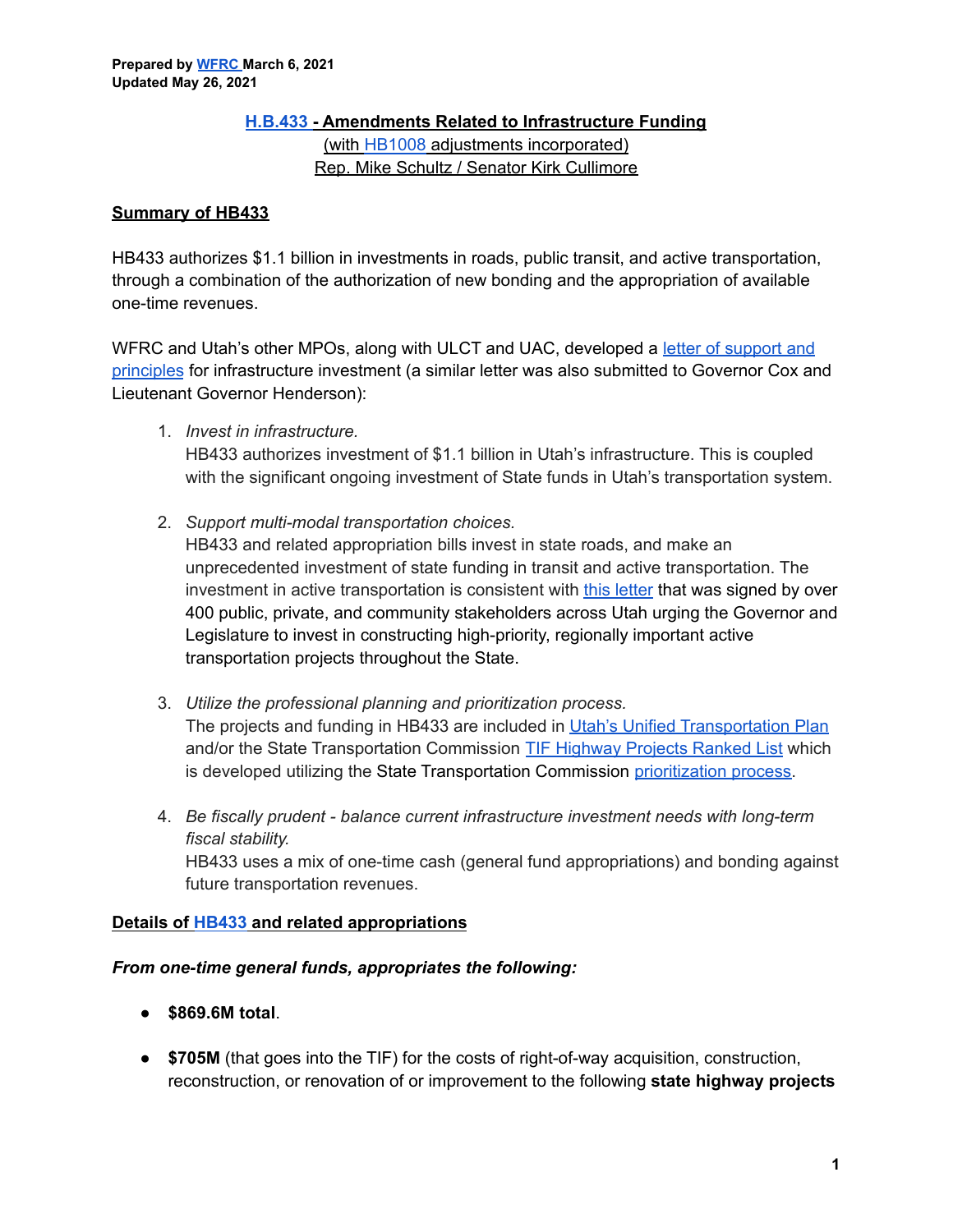(note that funding is not specified project-by-project; rather the total amount is appropriated to UDOT, who will administer the funding):

- The connector road between Main Street and 1600 North in the city of Vineyard
- Geneva Road from University Parkway to 1800 South in Utah County
- The SR-97 interchange at 5600 South on I-15 in Weber County
- Two lanes on U-111 from Herriman Parkway to 11800 South in Salt Lake County
- Widening I-15 between mileposts 10 and 13 and the interchange at milepost 11 in Washington City
- Improvements to 1600 North in Orem from 1200 West to State Street
- Widening I-15 between mileposts 6 and 8 in St. George
- Widening 1600 South from Main Street in the city of Spanish Fork to SR-51
- Widening US 6 from Sheep Creek to Mill Fork between mileposts 195 and 197 in Spanish Fork Canyon
- I-15 northbound between mileposts 43 and 56, south of Cedar City, near Kanarraville
- A passing lane on SR-132 between mileposts 41.1 and 43.7 between mileposts 43 and 45.1 between Nephi and Fountain Green
- East Zion SR-9 improvements
- Toquerville Parkway in Washington County
- An environmental study on Foothill Boulevard in the city of Saratoga Springs in Utah County
- For construction of an interchange on Bangerter Highway at 13400 South
- An environmental impact study for Kimball Junction in Summit County
- **\$28M** (that goes into the TIF) as pass-through funds to l**ocal governments** for the following projects in the following amounts:
	- \$5M for Payson Main Street repair and replacement.
	- \$8M for a Bluffdale 14600 South railroad bypass.
	- \$5M for improvements to 4700 South in Taylorsville.
	- \$10M for improvements to the west side frontage roads adjacent to U.S. 40 between mile markers 7 and 10 Summit County.
- **\$101.6M** (that goes into the TTIF) for **transit** projects:
	- \$68M to pay to double-track strategic sections of the FrontRunner commuter rail system. In combination with bond funding authorized (see below), this will allow for enhanced speed, frequency, capacity, and reliability of FrontRunner service.
	- \$12M to pay for construction and improvements to the S-Line streetcar facilities in Salt Lake City (new in substitute bill).
	- \$11M for bus rapid transit (BRT) in the Salt Lake midvalley area.
	- \$5M for an environmental study at the point of the mountain area.
	- \$4M for a Utah Transit Authority and Sharp-Tintic railroad consolidation project in Utah County.
	- \$1.6M to pay for a rail station in the city of Vineyard.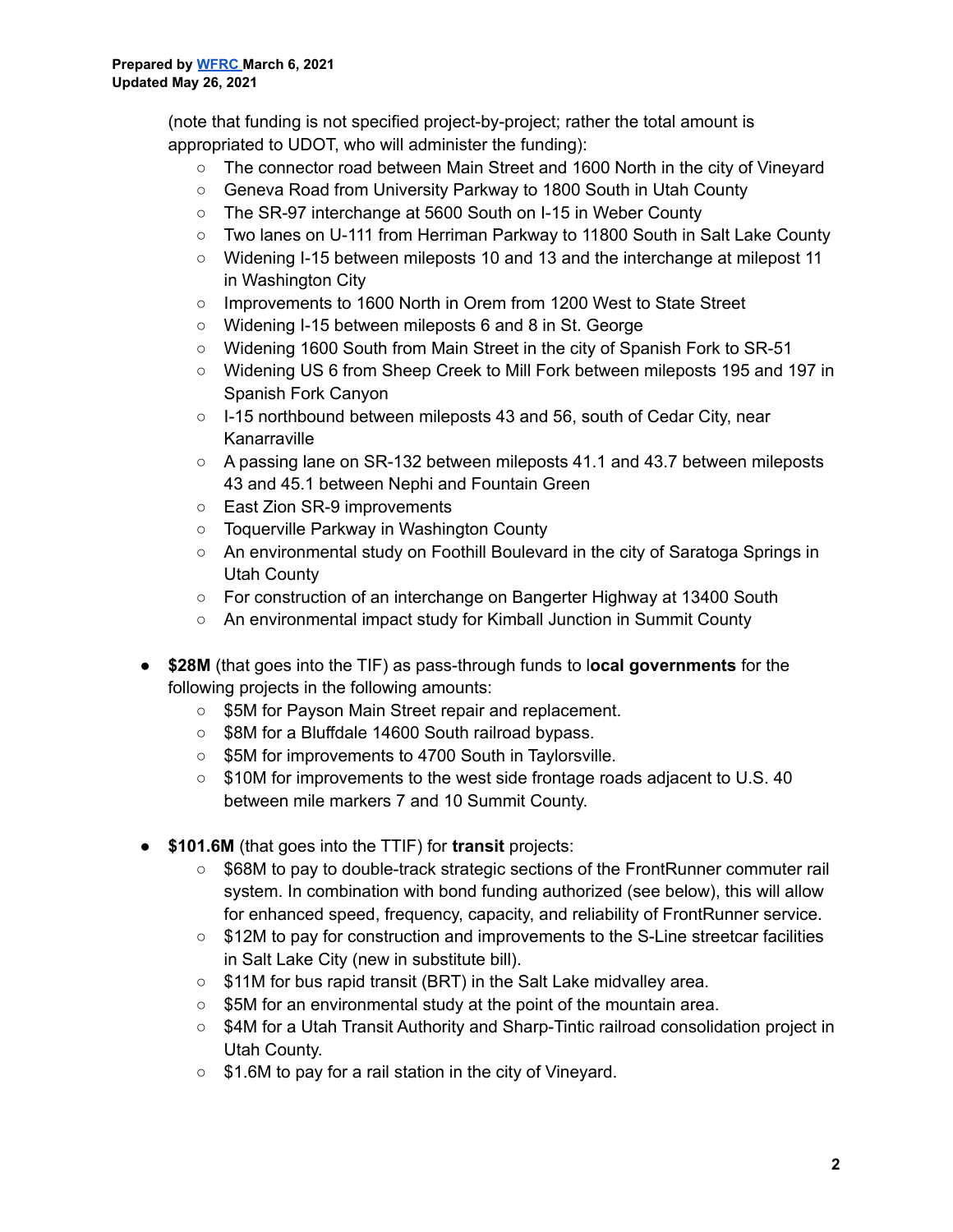● **\$35M** (that goes into the TIF) for **active transportation** "paved pedestrian or paved nonmotorized transportation projects." This is from [Senate](https://le.utah.gov/~2021/bills/static/SB0002.html) Bill 2 (New Fiscal Year Supplemental Appropriations Act), line 493. The bill does not specify projects, so these will be prioritized by the State Transportation Commission, based on projects in Utah's Unified Transportation Plan. The bill reduces the required local match for these projects from 40% to 20% of the costs needed for construction, reconstruction, or renovation; this will help local communities participate in advancing these projects.

#### *Authorizes additional bonding for transportation:*

- **\$264M total**.
- **\$232M to double track strategic sections of the FrontRunner**, bonded against future Transit Transportation Investment Fund (TTIF) revenues. This will consume a portion of the anticipated TTIF revenues to pay debt service on the bonds as UTA will pay \$5M per year towards debt service costs, for 15 years.
- **\$32M for rail projects**, to be paid from an existing locomotive fuel sales tax from the Rail Transportation Restricted Account.
	- \$29M for UDOT to pass through to Brigham City to be used for the Forest Street rail bridge project.
	- \$3M for UDOT to pass through to the City of North Salt Lake for an environmental study for a grade separation at 1100 North in North Salt Lake.
- **Longer-term programming of regular transportation funding without additional bonding:** The bill sets an expectation that the State [Transportation](https://www.udot.utah.gov/connect/about-us/commission/) Commission will prioritize projects beyond the normal programming time horizon of 4-6 years. Annually, over \$700M (the FY21 amount is \$765M) in State funding is transferred into the UDOT Transportation Investment Fund (TIF). These funds are used to pay debt service on previously issued bonds and to deliver new projects as programmed by the State Transportation Commission. The Commission will identify the timing for the delivery of prioritized projects by extending the programming time horizon of the ongoing funding that flows into the TIF. (As a reminder, the introduced version of HB433 anticipated issuing bonds over the next four or so years, to be paid off over a 15-year period out of future TIF revenues. This would have enabled the acceleration of some projects, and also would have resulted in additional interest costs.)
- The bill provides that bonds will not be issued that would cause total current outstanding general obligation debt of the state to exceed 50% of the [constitutional](https://le.utah.gov/xcode/ArticleXIV/Article_XIV,_Section_1.html?v=UC_AXIV_S1_1800010118000101) limitation. (In fact, even with the larger bond issuance authorized in the introduced version of HB433, the debt-limit percentage was expected to decline to below 30% over the next five years.)